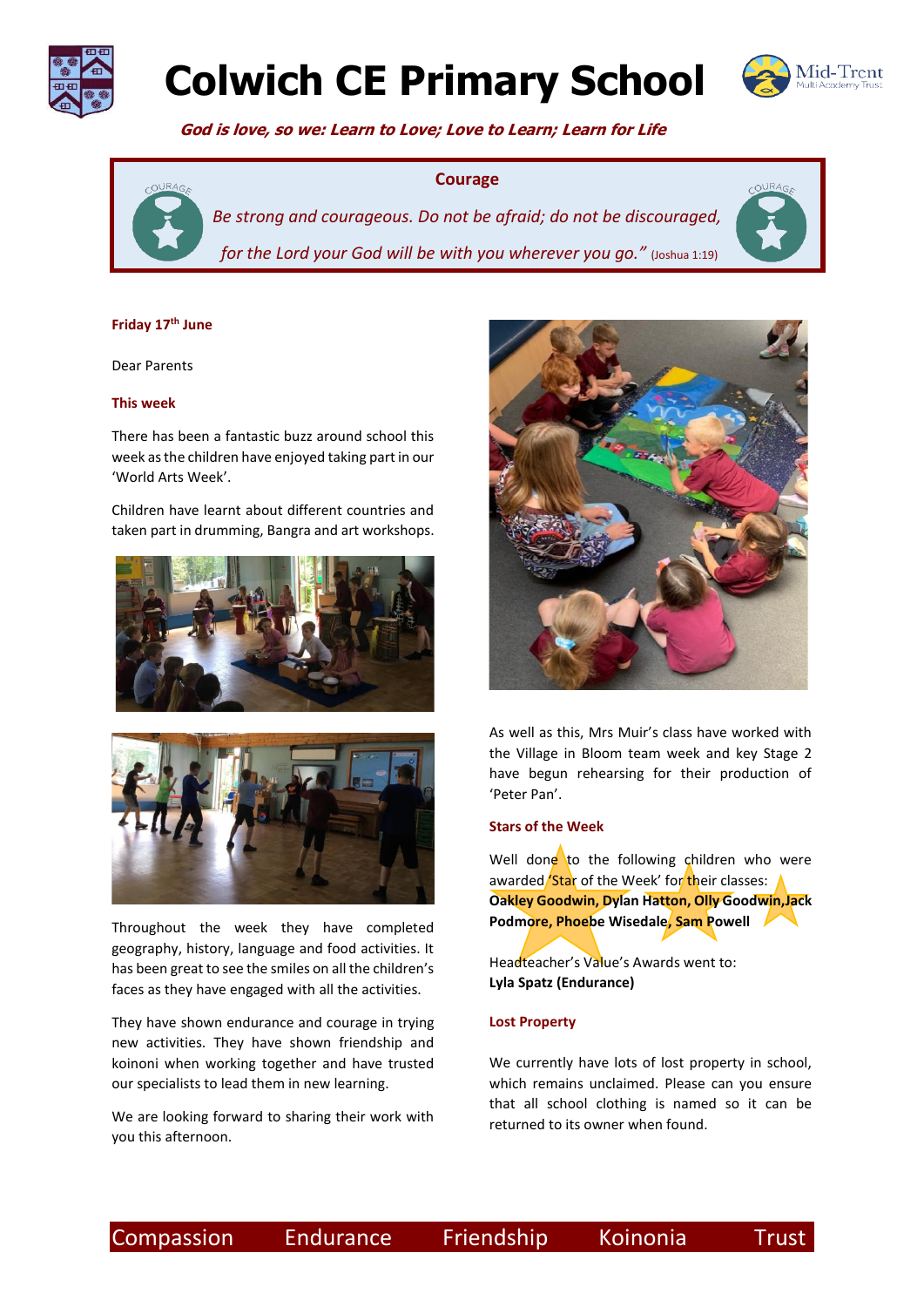

## **Colwich CE Primary School**



 **God is love, so we: Learn to Love; Love to Learn; Learn for Life**

### **Dogs on site**

Please can I remind you that for safety reasons, dogs are not allowed on the school site. Please wait outside the gates if you have a dog with you and we will send your children out to you or in the case of younger children, bring them to you.

### **Week commencing 20.6.22**

*Sports Day – Friday 24th June, 9:30am*

This year we are holding 2 end of year sports events for the children.

The first event is a race morning. This will be next Friday at 9:30 on the school field. It will last approximately 1  $\frac{1}{2}$  hours. All the children will be invited to take part in two races. To ensure inclusion for all, there will be a variety of sprint and novelty races. We would like to invite you along to encourage and cheer the children on as they participate in their year groups.

Please bring a camping chair or picnic mat to sit on. As this will be the first time we have run Sports Day like this for the parents, feedback following the event would be much appreciated.

Please ensure that children come to school on Friday in PE kits and have with them a bottle of water and sun hat.

The PTFA will be there selling drinks to parents.

As there is no shelter on the field, should we have to cancel due to wet weather or very hot weather, we will endeavour to let you know as soon as possible.

The second event will be a Mini-olympics in July where the children will take part in a round robin of field events. This will just be for the children.

| <b>Monday</b>  | Y1/2 Sports Club (3.20-4:30)<br><b>Progressive Sports</b><br>Y5/6 Cricket Tournament (3:45)<br>Letters sent home                                                     |
|----------------|----------------------------------------------------------------------------------------------------------------------------------------------------------------------|
| <b>Tuesday</b> | <b>Keyboard Lessons</b><br><b>Run by Mrs Eccles</b><br>Earth Cub Club $(3.20 - 4.20)$<br><b>Run by Mrs Chalkley</b>                                                  |
| Wednesday      | <b>Guitar and singing lessons</b><br>Run by Mr Moon<br>Year 5/6 Forest Schools<br>Run by Miss Wilde<br>Y3/4 Basketball Club (3.20-4:30)<br><b>Progressive Sports</b> |
| Thursday       | Y5/6 Dodgeball Club (3.20-4:30)<br><b>Progressive Sports</b><br>Y3/4 Netball Club (3.20-4:30)<br>Miss Wilde<br><b>Reception Forest Schools</b><br>Run by Miss Wilde  |
| Friday         | Sports Day (9:30 -<br>approx.11:00)<br>Miss Wilde                                                                                                                    |

Have a lovely weekend.

Miss Alison De Ste Croix Headteacher